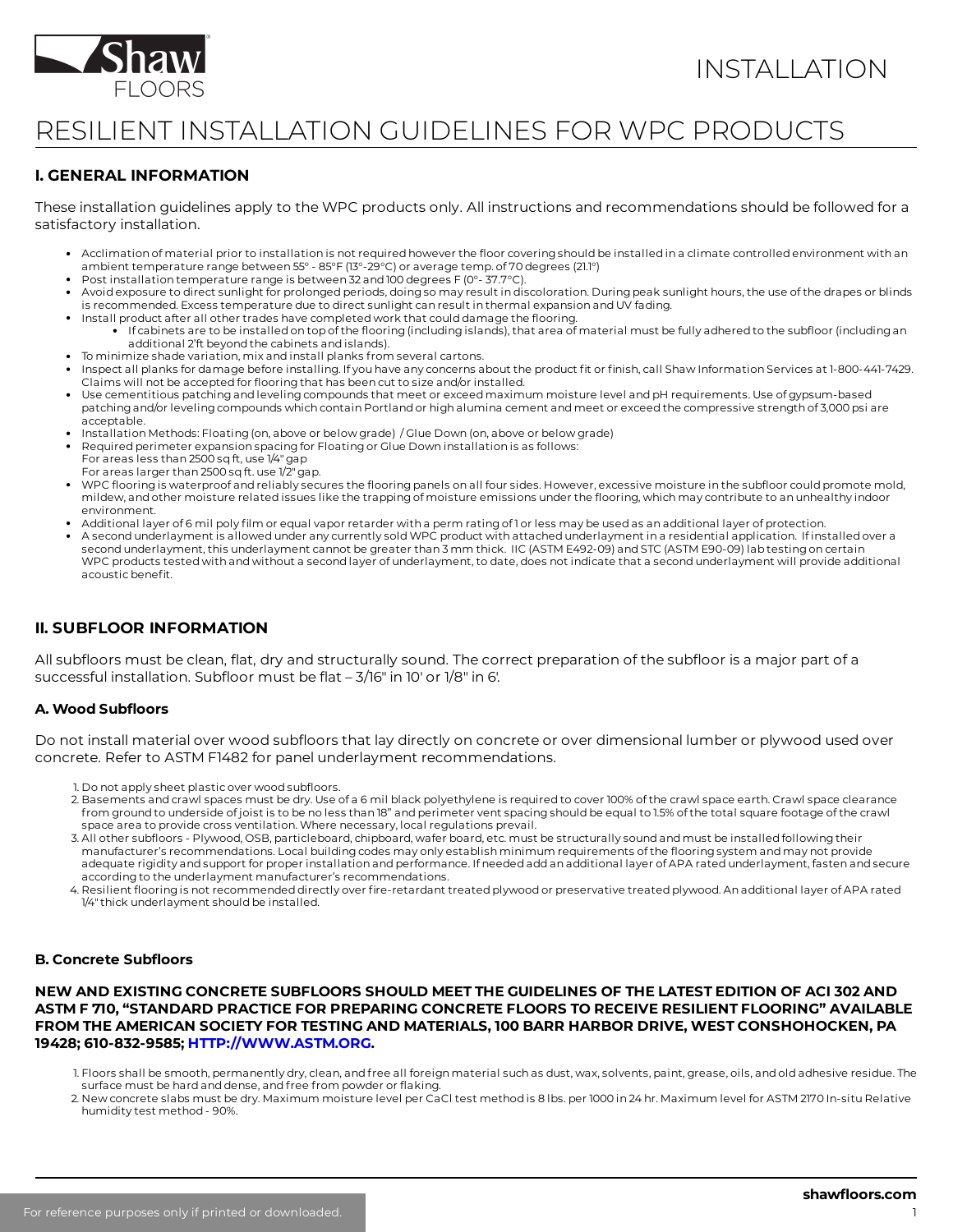

# INSTALLATION

- 3. Do not install over concrete with a history of high moisture or hydrostatic conditions. Excessive moisture in the subfloor could promote mold, mildew, and other moisture related issues like the trapping of moisture emissions under the flooring, which may contribute to an unhealthy indoor environment. Shaw Industries does not warrant nor is responsible for damage to floor covering due to moisture related issues.
- 4. pH level of concrete should be between 7-10.
- 5. The final responsibility for determining if the concrete is dry enough for installation of the flooring lies with the floor covering installer.

### **NOTE: IT MAY NOT BE THE FLOOR COVERING INSTALLER'S RESPONSIBILITY TO CONDUCT THESE TESTS. IT IS, HOWEVER, THE FLOOR COVERING INSTALLER'S RESPONSIBILITY TO MAKE SURE THESE TESTS HAVE BEEN CONDUCTED, AND THAT THE RESULTS ARE ACCEPTABLE PRIOR TO INSTALLING THE FLOOR COVERING. WHEN MOISTURE TESTS ARE CONDUCTED, IT INDICATES THE CONDITIONS ONLY AT THE TIME OF THE TEST.**

#### **LIGHTWEIGHT CONCRETE**

All recommendations and guarantees as to the suitability and performance of lightweight concrete under resilient flooring are the responsibility of the lightweight concrete manufacturer. The installer of the lightweight product may be required to be authorized or certified by the manufacturer. Correct on-site mixing ratios and properly functioning pumping equipment are critical. To ensure proper mixture, slump testing is recommended.

- Lightweight aggregate concretes having dry densities greater than 90 lbs. per cubic foot may be acceptable under resilient flooring.
- Concrete slabs with heavy static and/or dynamic loads should be designed with higher strengths and densities to support such loads.
- Surface must be permanently dry, clean, smooth, free of all dust, and structurally sound.
- Perform Bond testingto determine compatibility of adhesive to the substrate. Shaw 9050 primer can be utilized to promote adhesion.
- Three internal relative humidity tests should be conducted for areas up to 1000 SF. One additional test, for each additional 1000 SF.

**Radiant Heat: Hydronic only** - Radiant heat components must have a minimum of 1/2" separation from the product. This is the only type of radiant heat system that is approved. Radiant heat system must be on and operational for at least 2 weeks prior to installation to reduce residual moisture within the concrete. Three days prior to installation lower the temperature to 65 degrees, after installation gradually increase the temperature in increments of 5° F to avoid overheating. Maximum operating temperature should never exceed 85°F. Use of an in-floor temperature sensor is recommended to avoid overheating.

### **C. Existing Floor Coverings**

Flooring can be installed over most existing hard-surface floor coverings, provided that the existing floor surface is fully adhered, clean, flat dry structurally sound and free of deflection.

- Existing sheet vinyl floors should not be heavily cushioned and not exceed more than one layer in thickness. Soft underlayment and soft substrates will compromise the product's lockingability as well as diminish its indentation resistance.
- Installation is NOT allowed over any type of carpet.
- Do NOT install over wood floors adhered to concrete.
- Never use solvents or citrus adhesive removers to remove old adhesive residue. Solvent residue left in and on the subfloor may affect the new floor covering.

#### RAISED ACCESS PANEL SUBFLOORS

- Raised access panels must be stable, level, flat, free and clean of existing adhesives
- 24" x 24" panels are recommended.
- Lippage (variation of height) between of panels must not
- exceed 0.295" (0.75 mm)
- Gaps between panels must not exceed 0.039" (1mm)
- There should be no deflection of the individual panels Concave less than 0.0295" (0.75 mm)
- Flatness 1/8" in 10'
- Stagger the flooring tiles/planks to overlap the access panels
- Telegraphing of access panel seams may be visible and is not considered a product defect nor warranted by the flooring manufacturer.

If needed overlay the panels with a ¼" (6 mm) plywood and properly fasten to the access panels prior to the installation of the floorcovering. Prior to underlayment installation, repair any loose or unstable panels. Use the appropriate installation methods for the product.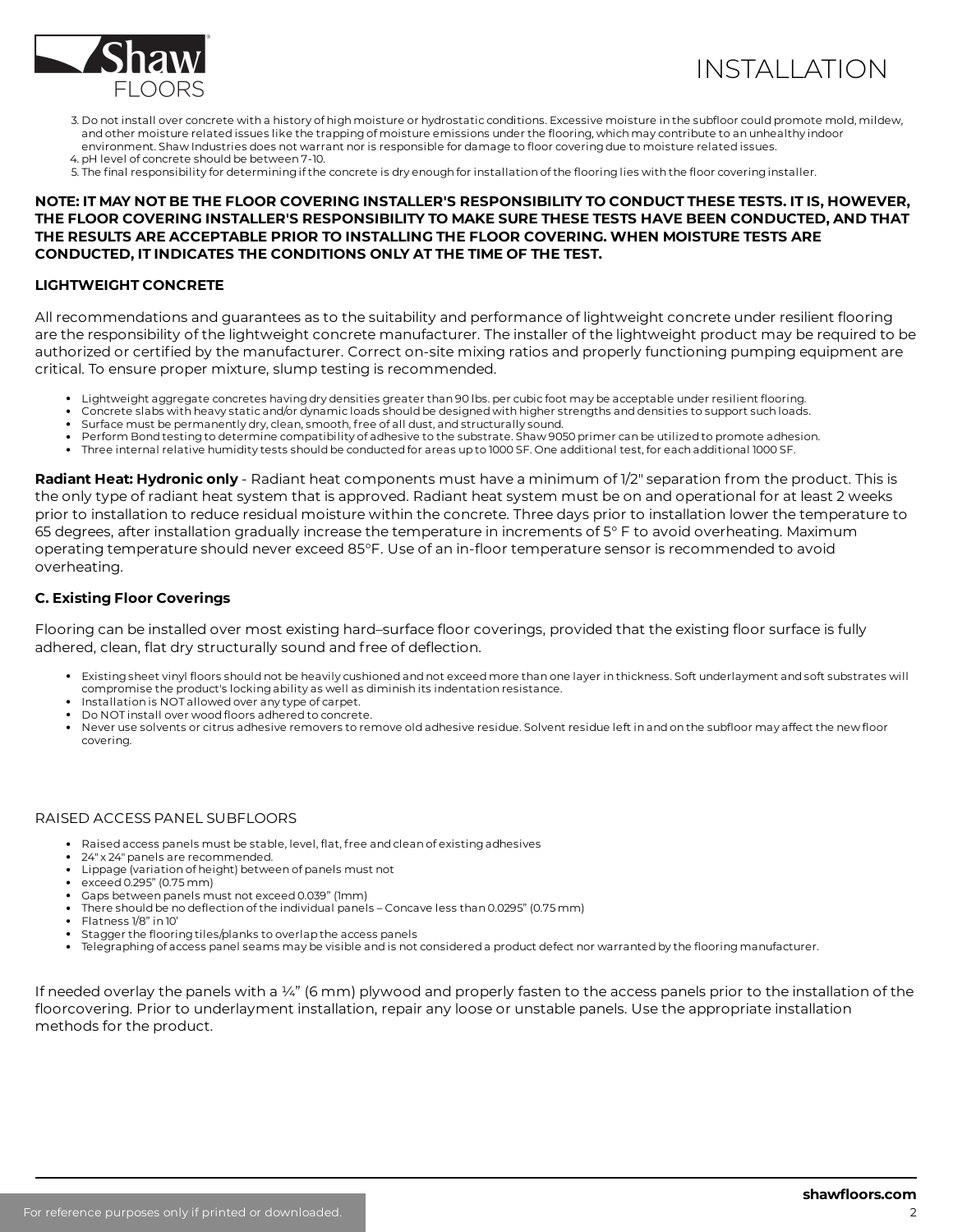

## **III. INSTALLATION**

#### Tools: Tape Measure, Utility Knife, Jigsaw, Tapping Block or Rubber Mallet, Pull Bar, ¼" Spacers, T-Square, Safety Glasses, **Broom** or Vacuum and, if necessary, tools for subfloor repair.

#### **Floating Installation**

WPC flooring is designed to be installed utilizing the floating method. Proper expansion space 1/4" (6.35 mm) is required. Undercut all doorjambs. Do not fasten wall moldings and or transition strips to the planks.

**Glue Down Installation:** WPC products are approved for glue down installation over approved wood and concrete substrates. Follow adhesive label application instructions. Install flooring into wet adhesive to achieve a permanent bond. Maintain 1/4" (6.35 mm) perimeter expansion space. Refer to adhesive label for moisture limits of the adhesive. Roll flooring immediately after installation with a 100 lbs. 3 - section roller

Recommended Adhesive: Shaw T-180 or comparable premium adhesive.

#### Tile patterns must be installed in a staggered (offset) brick pattern. Minimum 1/3 offset  $\frac{1}{2}$  offset is preferred.



1. Before you start with the installation, it is important to determine the layout of the flooring. Proper planning and layout will prevent having narrow plank widths at wall junctures or very short length pieces at the end of rows.

2. As with all plank products, install the planks parallel to the longest exterior wall.

3. Determine if the starter row will need to be cut. If the first row of planks does not need to be trimmed in width, it will be necessary to cut off the unsupported tongue so that a clean, solid edge shows towards the wall.

4. Installation of the product must start from the left side of the room, working to the right when working in front of the planks or facing the starting wall. Use spacers along the walls to maintain proper expansion space (1/4") and align the first plank.

5. Install the second plank in the row by aligning and dropping the end tongue over the end groove of the first plank. Apply light pressure to join the two planks together.

6. If needed use a rubber mallet to fully engage the short side of the plank by lightly tapping the plank to engage and sit flush with the adjacent plank. Maintain an expansion gap of approximately 1/4" from the wall. Repeat this process to complete the first row.

7. Start the second row by cutting a plank to the desired length. Keep in mind that the plank must not be shorter than 6" (15cm) to achieve the best appearance.

8. Install the first plank in the second row by inserting the long side tongue into the groove of the plank in the first row. This is best done with a low angle of the plank. Maintain light pressure into the side seam as you rotate the plank to the subfloor. Repeat the process with additional planks to complete each row. Very little force is required to seat the tongue into the groove. You should feel the tongue lock into the groove.

9. It is critical to keep the first two rows straight and square, as they are the "foundation" for the rest of the installation. Check for squareness and straightness often.

10. Continue installing planks and make sure to achieve a random appearance with end pieces of minimum 6" - 15cm. Check that all planks are fully engaged; if a slight gapping is found, the gap can be tapped together by using a tapping block and a scrap of flooring to cover the tapping block in order to avoid damages on the planks.

11. To fully engage the short end, apply light pressure and press down to engage the end joint. If the end is raised use a nonmarking rubber mallet to lightly tap the end (tongue side) about 1" from the seam. Do NOT tap directly on the seam.

12. When fitting under door casings, if necessary, a flat pull bar may be used to assist in locking the planks.

13. When fitting around obstacles or into irregular spaces, planks can be cut easily and cleanly using a utility knife with a sharp blade. It is often beneficial to make a cardboard template of the area and transfer this pattern to the plank.

14. Protect all exposed edges of the flooring by installing wall molding and/or transition strips. Make sure that no plank will be secured in any way to the sub floor.

15. For wet areas such as bathrooms caulk the perimeter of the floor with a silicone caulk.

16. Protect the finished flooring from exposure to direct sunlight to reduce fading and thermal expansion.

17. **Do not use tape to secure floor protection during construction or renovation. Use ram board or similar to protect the** floor.